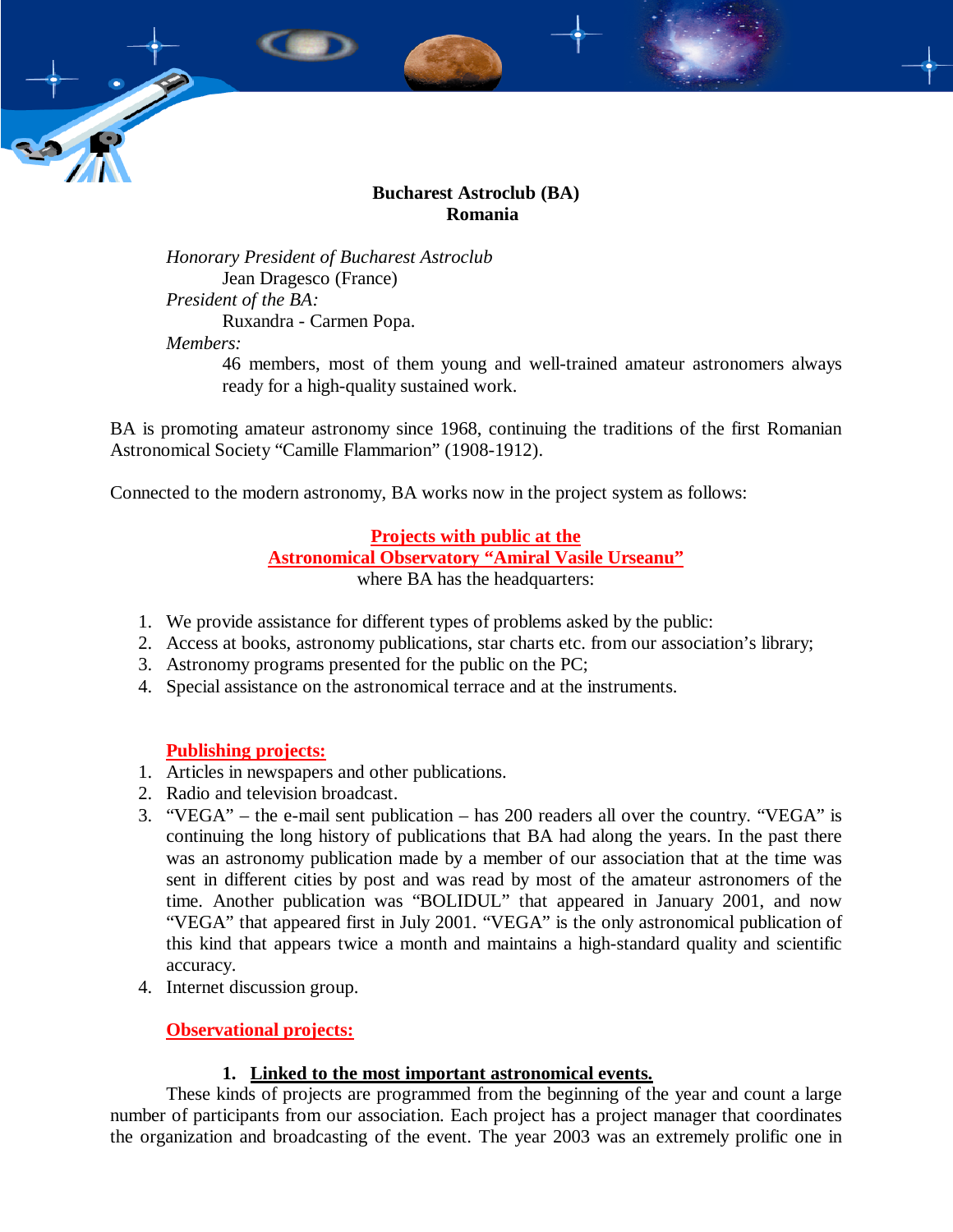astronomical events. Our good results are standing credit in our publication "VEGA" and on our site www.astroclubul.org.

#### **2. Permanent observations:**

*Variable stars observations* performed by BA members are periodically sent to AAVSO. In 2002 the AAVSO transmitted on Romania's behalf 13,316 observations. It is a remarkable thing because our country has only 10 constant observers from a total of 220 all over the world.

*Sun observations* are concerning the Sun activity along the years.

*Messier Marathon* is a permanent project that includes observations, photography and drawings of all Messier objects. BA provides diplomas for all participants that complete the project and includes them in Messier Club.

*High-resolution photography* is another permanent project made by an amateur astronomer (the only one that performs this type of photography in Romania).

#### **3. Special projects.**

These types of projects are determined by the astronomical "alerts", sent by Internet, concerning occultations, comet or asteroid appearances, novae etc. Such a project was the graze in 27 august 2002 that the final results confirmed the Moon limb from Watts Charts. The results were sent to Mr. Dietmar Buettner from Project Moon limb and he confronted them with those referring to the total occultation from SAO and he concluded that our results were correct. This was the first Romanian graze and Mr. Dietmar Buettner sent us his congratulations.

#### **4. The annual astronomical camp "LIRA".**

The camp organized, for one week; in a low light-pollution area is an excellent opportunity for observations and teamwork.

#### **Workshop projects.**

These kinds of projects are organized periodically for new members who would like to know all about constructing astronomical instruments.

#### **Projects that concern astronomy courses in schools and astronomy popularization**

1. Bucharest Astroclub organizes practical astronomy courses for the beginners to teach them the techniques of practical astronomy.

2. We had discussions with the representatives from the Ministry of Education and Research in the matter of introducing astronomy in the scholarship program and also informing all astronomical associations about this debate in national symposiums.

3. In 2001 the leadership of BA with other astronomical associations has succeeded in realizing the National Olympiad of Astronomy and the training of our young students for the International Olympiad of Astronomy.

4. BA participated in selecting a young group of students for the project "Life in the Universe" organized by CERN. At this contest Romanian students managed to win an award consisting in a trip to Geneva.

## **Astronomy history projects**

Members of BA participated in communications and symposiums about amateur and professionals astronomers, such as Jean Dragesco, the Honorary President of Bucharest Astroclub, and Vladimir Boico great astronomer and physicist, former President of our Association.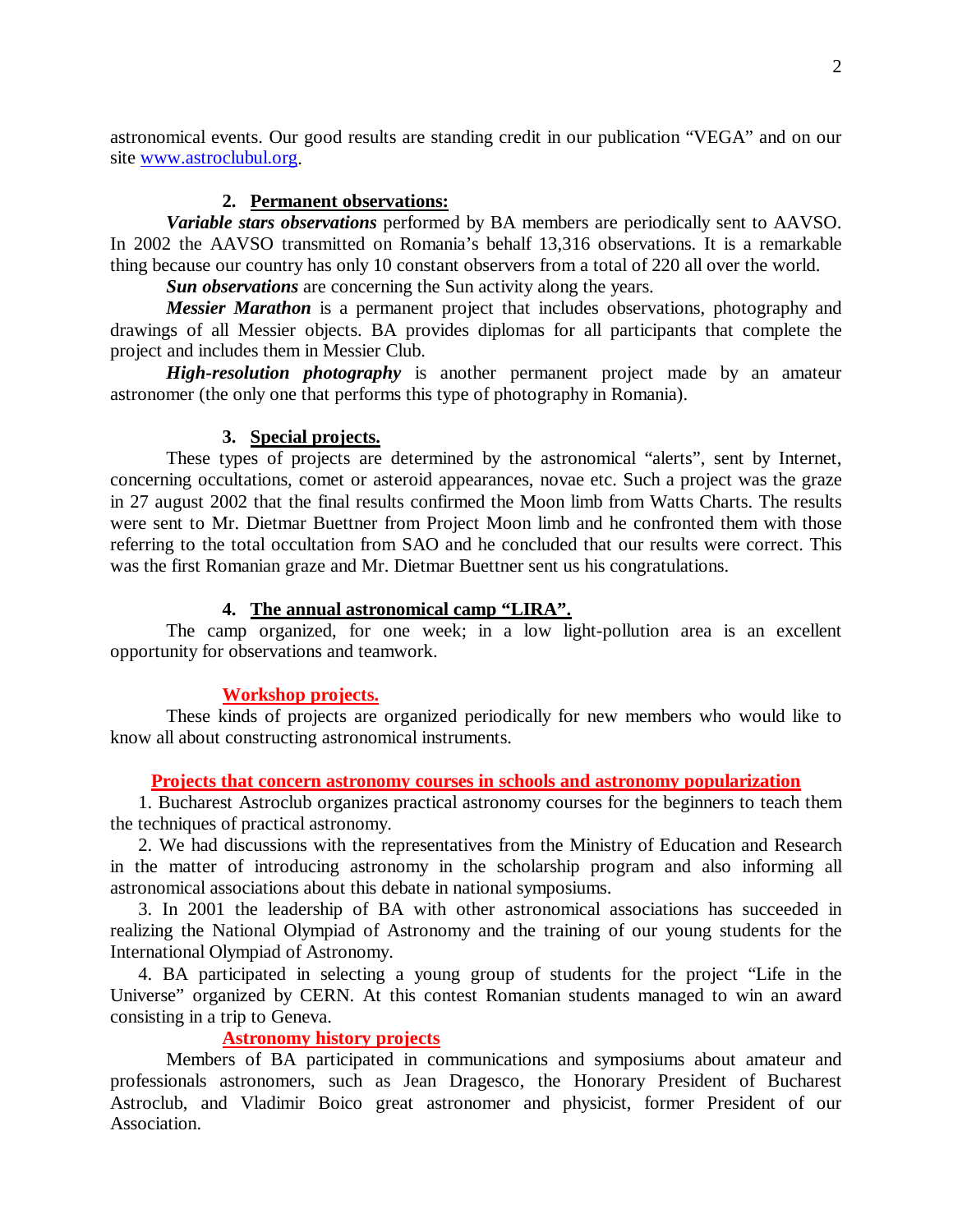#### **PROJECT VENUS - 2004**

The Venus transit is a very important astronomical event that needs to be treated with attention and with proper equipment. Therefore amateur astronomers all over the country are preparing this transit very carefully.

For **BA** Venus 2004 project contains the following steps:

## **I. INFORMATION:**

- 1. BA members are sustaining proper information about the astronomical characteristics of this event by writing articles in "VEGA" and other publications. We are using also radio and TV programs that have a scientific character for public information.
- 2. BA is informing about the importance of interpreting and sharing the data that will be obtained. There for we will participate at the seminar initiated by Astronomical Institute of Romanian Academy where all the results will be transmitted to all participant associations to the event.
- 3. BA is informing about the equipment necessary for the transit (instruments, filters, cameras, web cameras, CCD cameras etc).
- 4. BA is participating at information seminars organised by the Astronomical Institute of Romanian Academy where most of the important Astronomical Associations are presenting their programs.
- 5. In 22-23 may 2004 BA is participating in Barlad at the Cultural Days of the city with a presentation about the Venus Transit and also about the discussions and conclusions that are presented here in Brandys nad Lebem.
- 6. BA intends to present the most important themes form the European meeting of amateur astronomers in Brandys nad Lebem to the majority of the Astronomical Associations in seminars organised by our Association.

## **II. TRANSMISSION OF VENUS TRANSIT ON THE INTERNET:**

This kind of transmission represents a premiere for BA and BA members are working on every detail to make this transmission at the highest quality possible. We hope that kind of Internet transmissions will be used in the future at all important astronomical events.

## **III. OBSERVATIONS AND PHOTOGRAPHY:**

BA members are preparing their instruments and those of the association for visual observation and photography. All observations and pictures of the event and also the after-event interpretations will be published in "VEGA" and on our web site www.astroclubul.org.

 The **Association of amateur astronomers "Urania"** from Bucharest is also preparing Venus Transit with maximum seriousness. Located in the Children's National Palace most of its public is composed by children that are always avid for new information. Their project for Venus Transit is composed of two sections:

## **I. WORKING WITH THE PUBLIC:**

This part of the project contains: